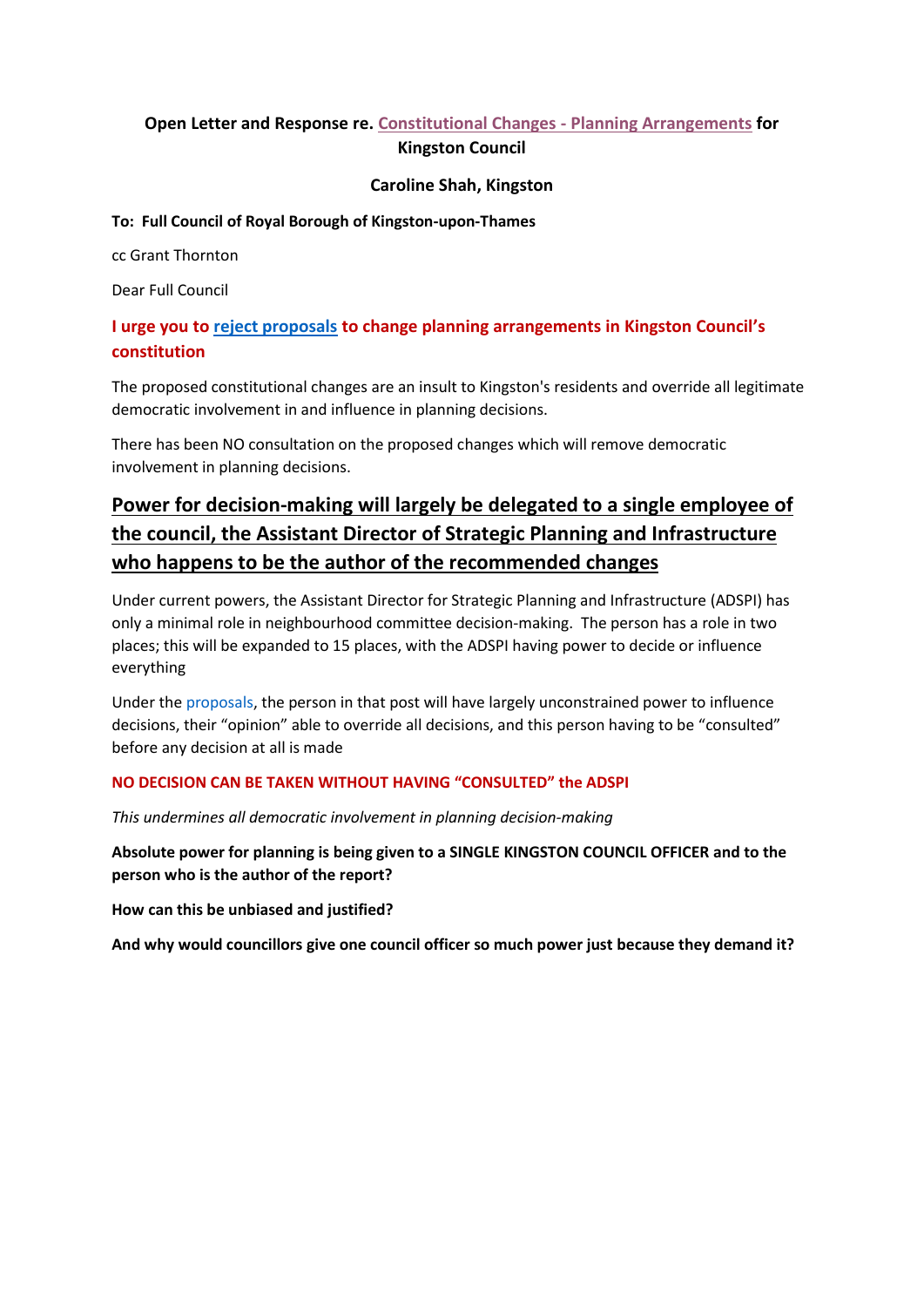### Annex One - Part 3A Constitution Responsibility and Functions, **Neighbourhood Committees: Recommended Changes**

- a. Five Objections (see definition below) to the application have been submitted and the Chair of the Neighbourhood Committee, in consultation with the Assistant Director Strategic Planning and Infrastructure, considers it appropriate for Committee consideration.
- b. Where the Chair of the relevant Neighbourhood Committee has submitted a Call-In Request (see definition below) and the Chair of the Planning Committee, in consultation with the Assistant Director Strategic Planning and Infrastructure, considers it appropriate for Committee consideration:
- c. Where all Councillors of the ward within which the application is located or adjoins have submitted a Call-In Request (see definition below) and the Chair of the Neighbourhood Committee, in consultation with the Assistant Director Strategic Planning and Infrastructure, considers it appropriate for Committee consideration:  $\alpha$ <sup>r</sup>
- d. An application which falls within a Conservation Area and to which the relevant Conservation Area Advisory Committee has submitted a Call-In Request (see definition below) and the Chair of the Neighbourhood Committee, in consultation with the Assistant Director Strategic Planning and Infrastructure, considers it appropriate for Committee consideration.
- 4. Any planning matter which the Assistant Director of Strategic Planning & Infrastructure wishes to refer to the Committee.

The following powers are of even greater concern:

If in the opinion of the Assistant Director of Strategic Planning and  $\bullet$ Infrastructure, in consultation with the relevant Chair, a material

planning objection is overcome by scheme amendment, imposing planning condition(s) or securing planning obligation(s), such an objection no longer counts towards the circumstances that trigger Committee consideration.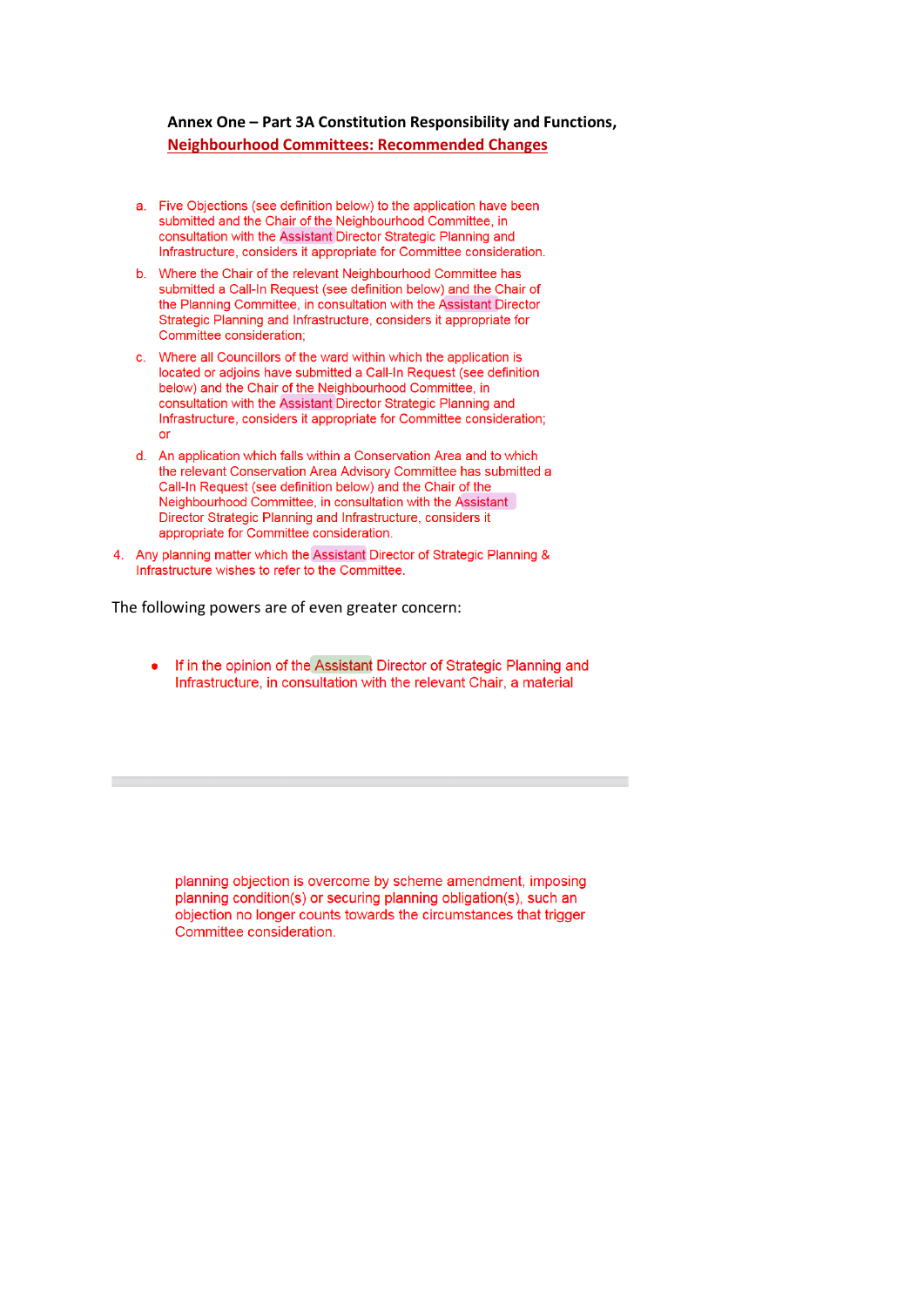#### **Annex Two, Part Three: Responsibility for Functions;**

#### 4.2 Planning Committees - Recommended Changes

#### $4.2.2:$

- To exercise the functions, powers and duties of the Council in relation to Development Management and other related planning matters.
- Consultation shall take place with the relevant Neighbourhood  $\overline{2}$ Committee prior to the exercise of these powers in those circumstances where the Assistant Director Strategic Planning and Infrastructure, in consultation with the Chair of Planning Committee and the Chair of the relevant Neighbourhood Committee, considers it appropriate to do so.
- $\overline{3}$ The Assistant Director Strategic Planning and Infrastructure may bring presentations of developments, that are intended to be submitted as Applications for Planning Permission but are in the pre-application stage or such applications that are in the pre-determination stage, to the Committee
- Recommendations to approve Applications for Planning Permission where one of the following circumstances apply:
	- Major Developments (as defined in the Town and Country Planning (Development Management Procedure) (England) Order), other than applications under section 73 of the Town and Country Planning Act 1990 for the variation of conditions on an existing planning permission where the substance of the changes are such that they would otherwise be dealt with under delegated powers;
	- The decision would not accord with the provisions of the  $\mathbf b$ Development Plan and, in the opinion of the Assistant Director Strategic Planning and Infrastructure, constitutes a Departure;
	- c. The Council is the applicant and either:
		- it is for the development of land in its ownership that the Council intends to grant to a third party any form of right or interest over that land: or
		- in any other case where there is a single Objection (as defined in the responsibility for Functions for Neighbourhood Committees), or the proposal does not comply with the Development Plan; or
		- In any other case, there is a Call-In Request (as defined in the responsibility for Functions for Neighbourhood Committees) and the Chair, in consultation with the Assistant Director Strategic Planning and Infrastructure, considers it appropriate for Committee consideration.
- $3.9$ The following matters are specifically reserved to Planning Committee:
	- a. Applications for Planning Permission for a Major development (as defined in the Town and Country Planning (Development Management Procedure) (England) Order
	- The decision would not accord with the provisions of the Development  $\mathbf{b}$ . Plan and, in the opinion of the Assistant Director Strategic Planning and Infrastructure, constitutes a Departure.
	- c. The Council is the applicant.
	- d. The applicant is an elected member, one of the officer categories specified in the Planning Committee's Responsibility for Functions or a close relative of either of these.
	- d. Where, in the opinion of the Assistant Director Strategic Planning and Infrastructure, the decision would raise issues that are wider than the neighbourhood, have financial implications or be highly controversial.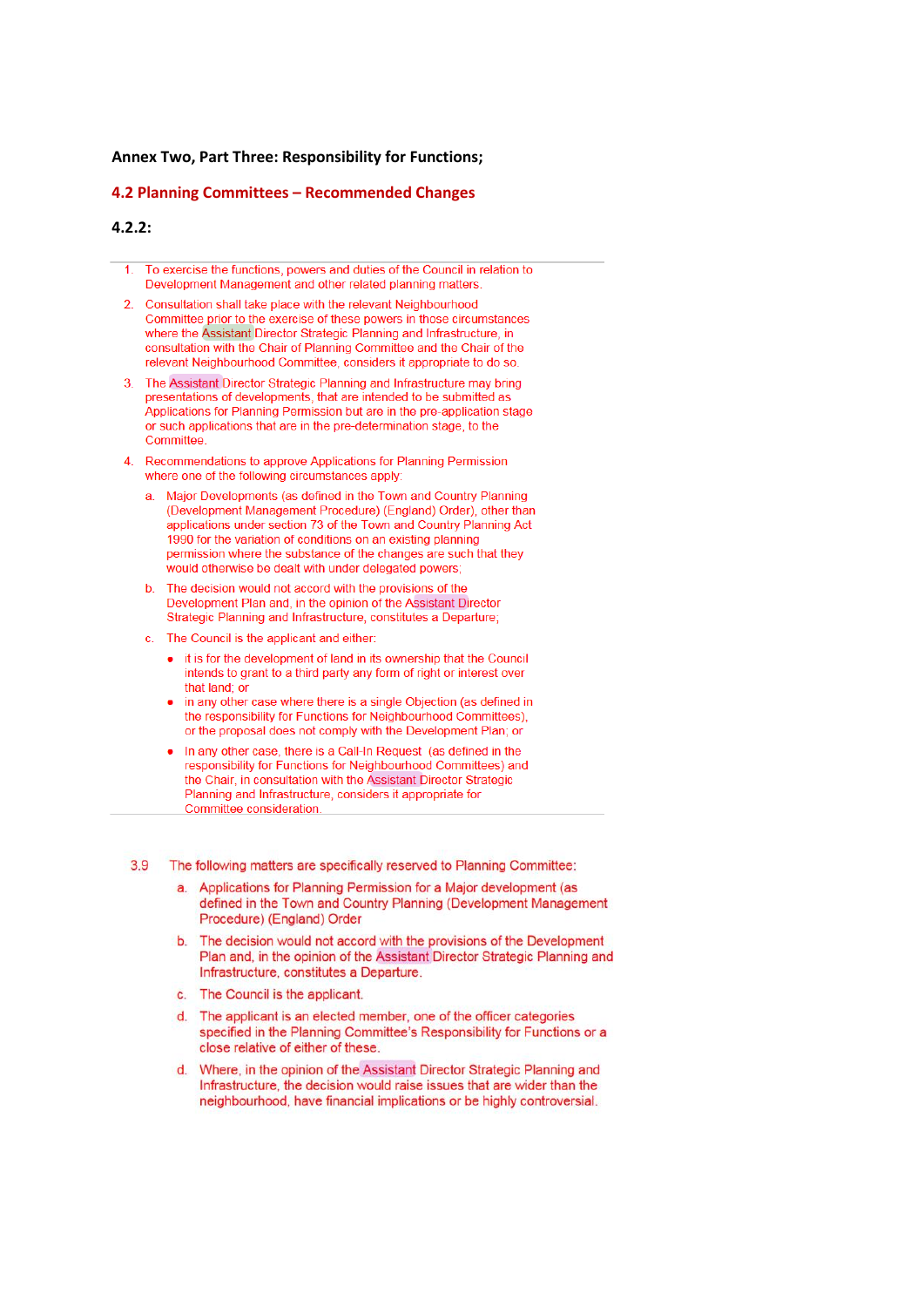# **General reasons why the recommended changes to the Constitution must be refused**

*The Report recommending the suggested changes to the Constitution is not fit for purpose, is opaque, unclear and – in some places- simply makes no sense. The Report does not allow for meaningful and intelligent consideration of the proposals put forward and therefore it is not possible for Councillors to reach a reasoned decision on the matters contained in the Report.*

The proposed constitutional changes as proposed in Point 9 of the document are in places purposefully *opaque* so that residents are not fully able to understand the implications of what is being proposed and in other places specifically and clearly targeted at reducing objections to planning applications. This is clearly in order to prevent existing residents from legitimately stopping plans that have been pushed through by the Council without our knowledge at the time and without our consent. The intention to remove from residents the ability to call in planning decisions without our ability to see it as such through the use of confusing statements is simply unacceptable.

*Grant Thornton are meant through their review of Kingston's governance processes, to check that Kingston Council is offering its residents value for money. The council clearly is not doing this and I ask Grant Thornton how long you will allow this situation to continue before you formally make comment on it?*

### **Specific comments**

The terms of reference of the Planning Consultant who was hired to conduct the review of the determination of planning applications are not given. This removes transparency from the whole process of reviewing the constitution and renders the process unsound. Why have the terms of reference not been published for clarity's sake?

In point 6 of the Report to Neighbourhood Committees and the Development Control Committee ("DCC") there is no explanation of why the changes are needed. Similarly, in point 7 there is no explanation of the definition of "Applications for Planning Permission". I have never seen this term defined. In fact, the whole of paragraph 7 makes no sense. Paragraphs 8 and 9 are similarly confusing. The lack of clarity of meaning makes it impossible for councillors to make intelligent consideration of the report and to give intelligent and considered responses.

In paragraph 10 of the report, I can see no reason why a pro-forma letter signed by different people should be treated as a single objection. By signing a letter, each person is saying they agree to its contents. This change is not reasonable or justified.

In the bullets points below, it is completely unreasonable and unjustified for the council to intend to limit planning objections to "material planning considerations". In addition, the term is not defined. What may or may not be considered "material" is a matter of opinion. This is neither reasonable nor justified. In any case, objections should not be limited to planning considerations.

Any legitimate objection should be considered, whether it arises from a breach of the democratic process, a breach of consultation principles, a statutory breach of any kind or a breach of the law. Again, the ability to "overcome" any such "material planning objection" is also a matter of opinion and not fact. What does "securing planning obligation" even mean? The term is meaningless: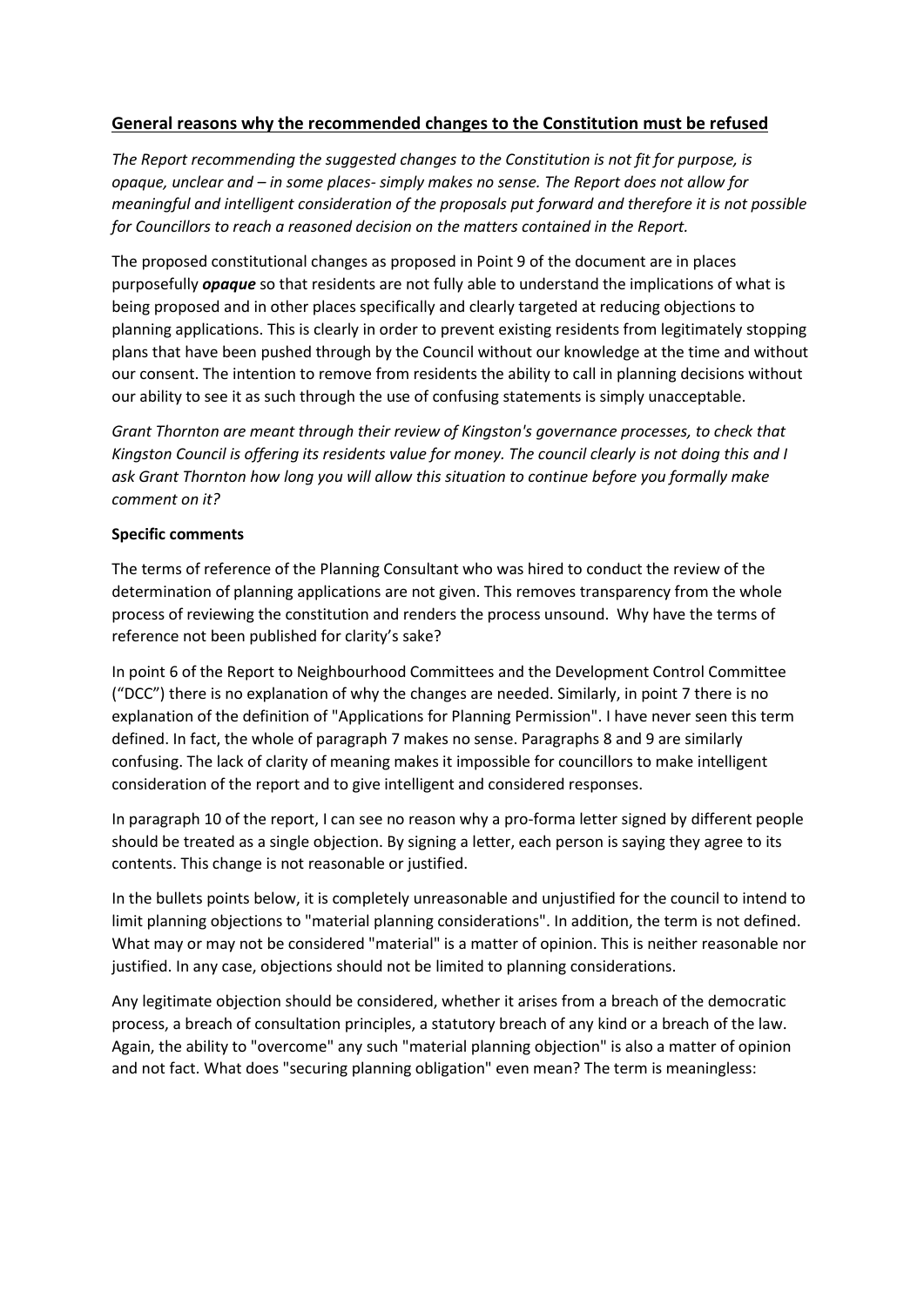$\mathbf{r}$  and  $\mathbf{r}$ 

- It raises objections that are material planning considerations and are related to the application, and
- Any material planning objection raised cannot be overcome by scheme amendment, imposing planning condition(s) or securing planning<br>obligation(s) in consultation with the Chair.

Point 12 and 13 of the report appear to be purposefully confusing and unclear.

# There is a *contradiction* which will **remove any ability for Ward Members to call in planning decisions at Neighbourhood Committee level**:

Point 11. of the report wishes to restrict any objections to planning applications to those that are made on "material planning grounds". Point 13 then goes on to remove "material planning considerations" as a condition on which Ward Members may call in a decision at Neighbourhood Committee.

**This would in effect remove all ability of Ward Members to call in any planning decision at Neighbourhood Committee level. It also means that "material planning considerations" are only considered at DCC.** 

# *This means that the voices of councillors who are meant to represent local people in their Wards will never be heard in respect of planning matters.* **The recommendation is presented in a way that hides its intent and which Grant Thornton and the Council must therefore challenge**

Democratic ability to call in planning applications is further weakened in Point 15 where it is suggested that the ability for a planning application to be called in by "five or more Objections" or "Ward members' objections" is REMOVED and replaced by the need for the **approval** of the Chair of the Neighbourhood Committee in consultation with the Assistant Director of Planning and Infrastructure. This concentrates call-in powers at a LOCAL level in two people's hands, one of whom is an unelected official.

# *This is undemocratic and removes the ability of residents to call-in decisions at local level and effectively removes decision-making power from the Neighbourhood Committee*

This is undemocratic and worrying.

The DCC should not have any ability to influence the decision of the Neighbourhood Committee in this way.

Enforcement matters in paragraph 17 should be presented to Neighbourhood Committees as there is no other mechanism for ensuring that the decisions made are the right ones and that appropriate action has been taken. Delegation to officers is unacceptable as it removes transparency and accountability to residents, circumventing Neighbourhood committees

### **REMOVING powers of Neighbourhood Committees**

Point 18a. does not explain which parts of the Terms of Reference are ambiguous or why. This point fails therefore to present an argument on which Members of the Neighbourhood Committee can form a reasoned judgement. This makes the recommendations in point a. unclear, unreasonable and unjustified. Where is the definition of "departure"? There is no evidence that the "legal definition" given is correct. Who will judge if a decision is "contrary to policy but in a substantial or significant way" and on what basis will such a decision be made? This is introducing arbitrary decision making powers that override the democratic process.